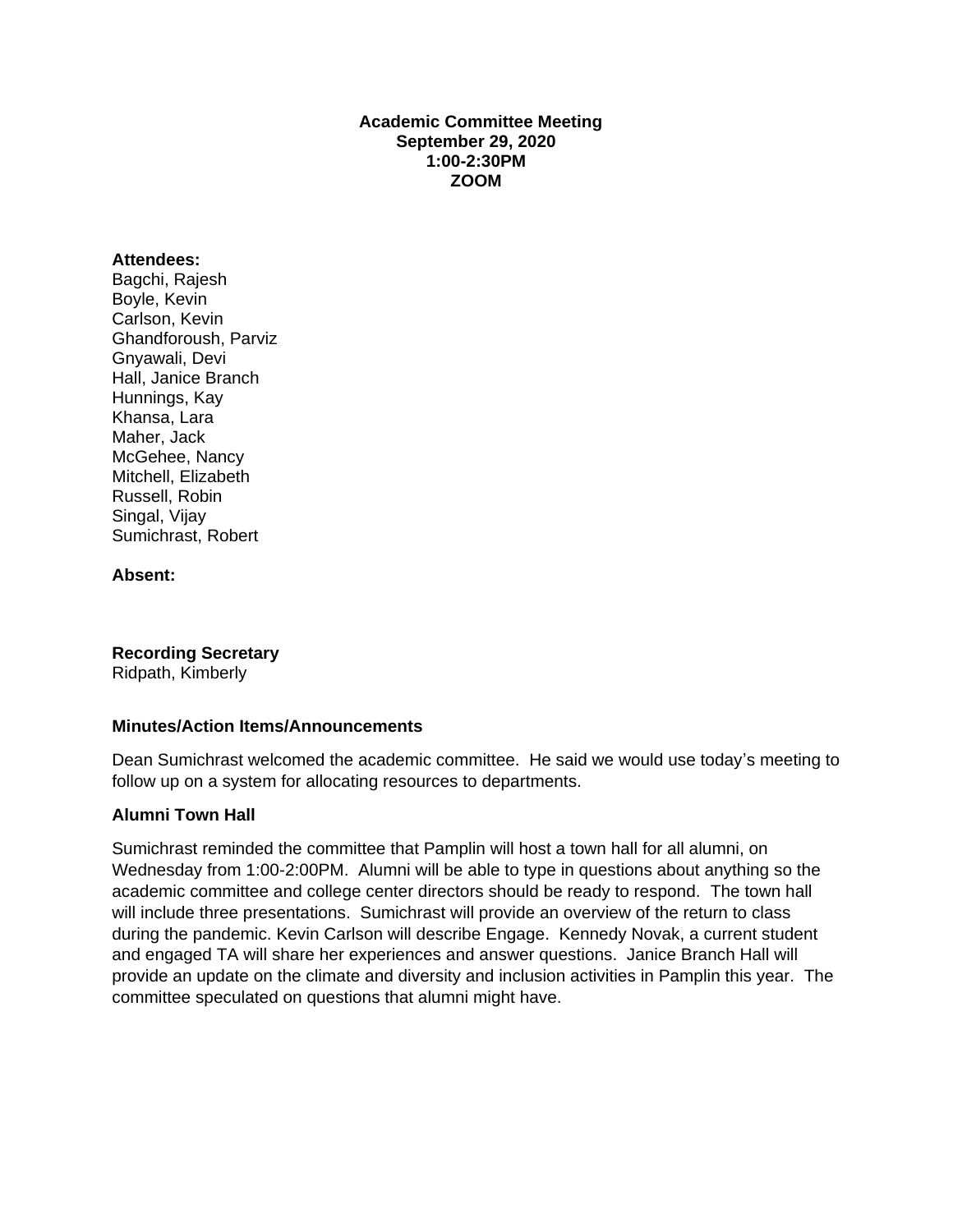### **Current and spring modality and engagement**

Lara Khansa said faculty who are sure about the modality they will use in the spring semester should report as soon as possible. The committee discussed ways to increase class engagement.

### **Resource Allocations**

The committee discussed a document, "Pamplin Resource and Allocations Principles and Practice." Sumichrast had discussed this document individually with each department head, prior to todays meeting. The college will provide greater transparency in how resources are allocated to the academic departments. As described in the document, different types of resources will be allocated for different reasons. Today the committee is considering a proposal for a system to allocate budget for operating and staff. At future meetings, the academic committee will discuss data and models that will assist good judgement in allocating tenure track faculty, non-tenure track faculty and funding for PhD students, to departments. There were questions about the ideas in the document but no objections to moving forward in general.

The committee focused on the department allocation resources for staff and operating in departments. Sumichrast explained that the proposed system was designed to encourage departments to increase Pamplin's funding from PIBB through teaching and majors without sacrificing instruction quality. Kay Hunnings explained the worksheet for FY2021 in more detail. After responding to questions and comments, Hunnings asked committee members to bring forward the FY22 tab. She demonstrated how the budget for next year would be determined through the FY22 tab. Hunnings and Sumichrast responded to questions. Department heads will follow up with Hunnings to verify the accuracy of data in the model.

Vijay Singal proposed modifying the parameters to give majors more weight as compared to WSCH. The committee discussed the reasons for retaining vs changing these weights.

Academic Committee will schedule a meeting quickly to finalize support for a model that funds staff and operations in departments.

# **Diversity and Inclusion**

Janice Branch Hall gave a brief update on the Future Faculty Diversity Program and provided the department hosts and participating schools that will be represented on Oct. 6. This will be a hiring and recruitment event and there may or may not be offers made due to our current hiring status. Hall was very appreciative of the departments for all their support of this program.

Hall described the current Faculty Inclusive Retention Strategy and shared how successful faculty recruitment has been this past year. She noted the importance of this strategy to maintain retention and the success of our faculty.

Hall discussed faculty research and the LINK team. She described that corporate partners are interested in faculty research where business intersects with matters of social justice, diversity, inclusion, and equity. She has asked department heads to reach out to faculty to see who is